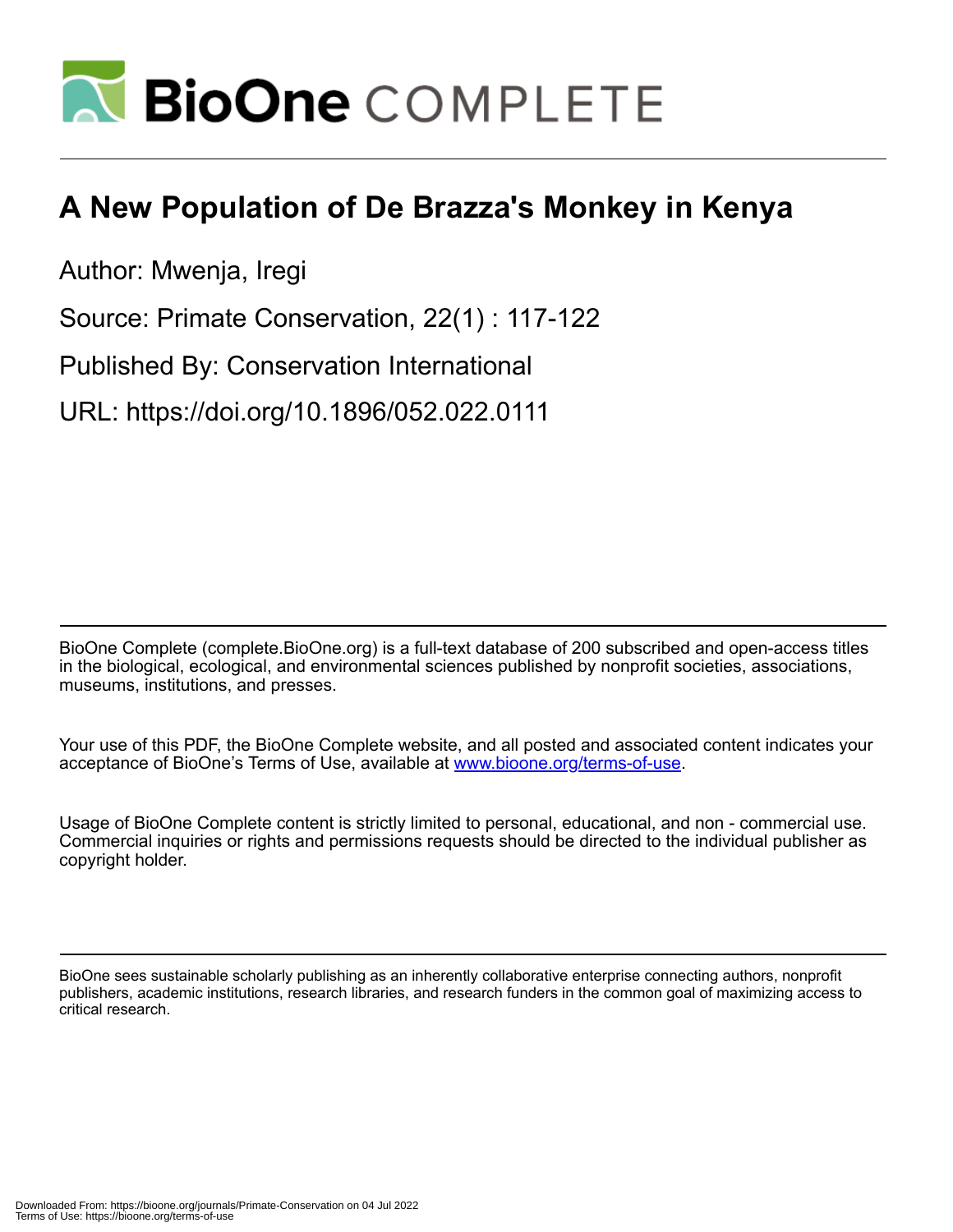# **A New Population of De Brazza's Monkey in Kenya**

Iregi Mwenja

*Institute of Primate Research of the National Museums of Kenya, Nairobi, Kenya*

**Abstract:** Until recently, de Brazza's monkey (*Cercopithecus neglectus*) was not known to occur east of the Great Rift Valley in Kenya. However, after eight months of intensive surveys in the remote and isolated Mathews Range Forest Reserve of Samburu, we were able to count a total of 162 de Brazza's monkeys in 24 groups; including 139 adults and sub-adults and 23 infants. They were found in ten separate *laggas* distributed throughout the mountain range, with the highest concentration in the central part of the reserve. By extrapolating information gathered on this study—from interviews and field observations—the population of the entire Mathews Range Forest Reserve was estimated at 200–300. Although the threats arising from the human activities in the forest ecosystem are generally minimal, they were considerable on the lower elevations, affecting especially this species. The most affected habitats are those near human settlements on the lower altitudes (where 75% of the total population of de Brazza's monkeys occurs) since they are easily accessible. During the onset of the dry season and periods of drought, communities invade these areas with large herds of livestock, where they feed them on leaves of evergreen tree species such as *Faidherbia albida, Ficus* sp., and *Olea* sp. The people cut the branches almost denuding the tree. These species are important in the diet of de Brazza's monkey. The study resulted in the first record of de Brazza's monkeys occurring above 2,100 m above sea level. They were seen in Olkaela in the Mathews range at an elevation of 2,203 m.

**Key Words:** de Brazza's monkey, *Cercopithecus neglectus*, Mathews Range, survey, population distribution, local community, Kenya

## **Introduction**

De Brazza's monkey (*Cercopithecus neglectus*) is one of the most unusual species in the group of Old World monkeys commonly known as guenons (Nowak 1991; MacDonald 1993). They live in forests along the banks of streams and rivers, at the mid or lower canopy layers of the forest. De Brazza's are arboreal, spending 70% of their time in the understorey and 20% on the ground (Gautier-Hion 1988). They are good swimmers. They feed mainly on fruits and seeds, leaves, arthropods, flowers and mushrooms (Staaden 1996).

The species is fairly common in its core range, in riparian and swamp forests in the Congo Basin, in southeast Cameroon, Equatorial Guinea, and Angola. It is rare, and found only in isolated pockets, in some parts of extreme east and west Uganda, western Kenya and southwest Ethiopia (Brennan 1984; Decker 1995). Although large populations of de Brazza's monkey exist in central Africa (Gautier-Hion and Gautier 1978), the population in Kenya is small and under immense anthropogenic pressure (Brennan and Else 1984; Brennan 1985; Decker 1995).

In Kenya, knowledge on the distribution of de Brazza's monkey has expanded over the years, as interest has increased in the study of this species. Prior to a report by Booth (1962), the species was believed to be restricted to the western slopes of Mt. Elgon. Booth (1962) reported that it also occurred 60 km further east in the Cherangani Hills. Its range was found to extend northwards to southwest Ethiopia by Brown and Urban in 1969 (Wahome, 1993). Brennan (1984) found further groups in the western range of the species, between Mt. Elgon and Cherangani, while Wahome (1989) extended its southern range to Kisere forest, north of Kakamega forest. Mwenja (2004) added more new sightings in the region; more than tripling the known population in Kenya. Douglas-Dufresne (2005) reported a new population of the species in the Mathews Range, the first found east of the Rift Valley: before then, the species was believed to be restricted to western Kenya (Brennan 1985; Decker 1995; Karere 1995).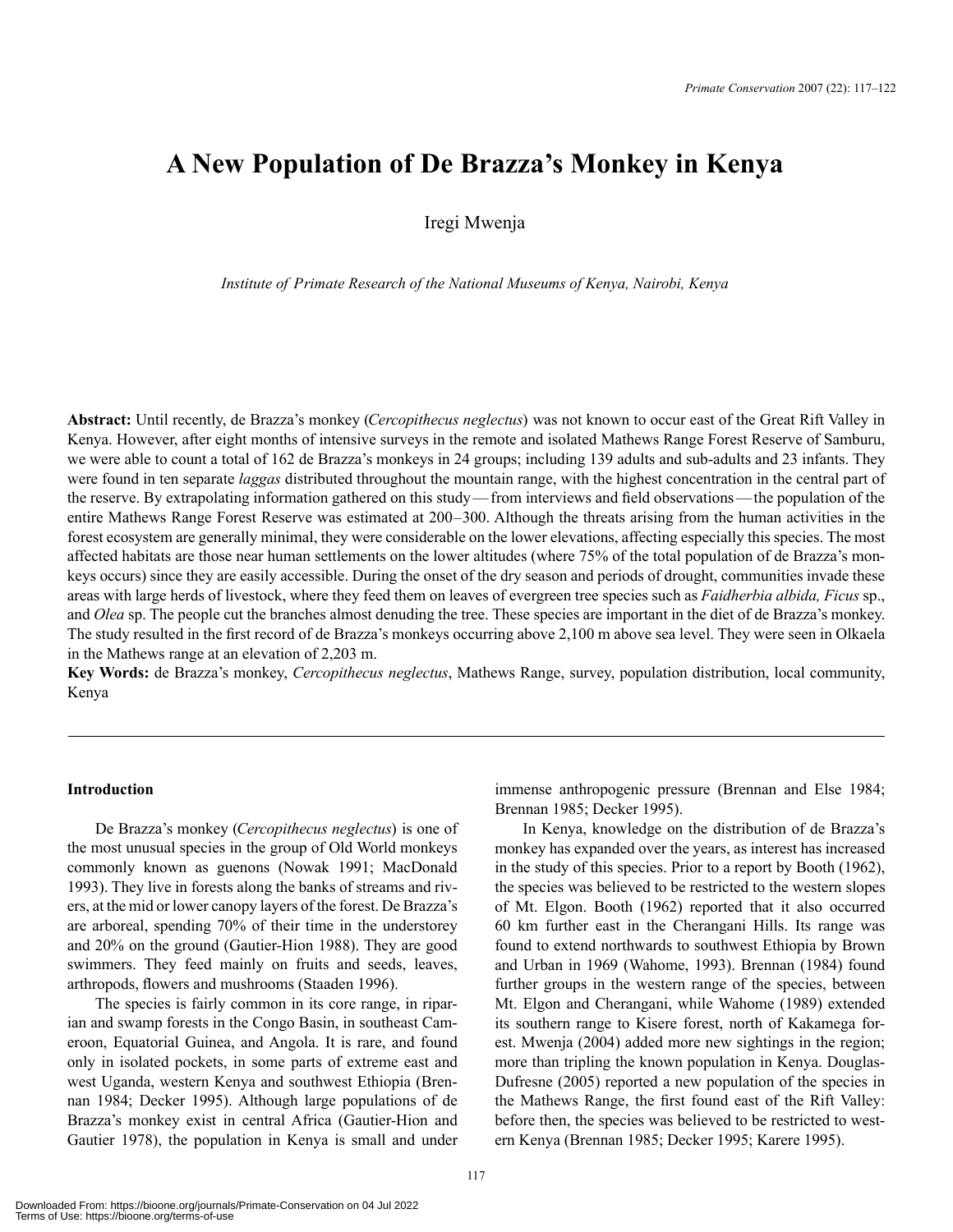In Kenya, threats to the survival of de Brazza's monkey arise mainly from the rampant deforestation caused by the ever-increasing demand for firewood, timber and farmland, and accompanying growth of human settlements. Their diminishing forests result in small populations, reduced opportunities for dispersal, and heightened competition from other species (Brennan 1984; Olubayo 1998). Those that have survived have been, and continue to be, pushed to higher altitudes along the rivers, or are left in small, isolated remnant habitats that cannot sustain them, and expose them to poaching (Mwenja 2004). Today, the majority of the population is spread through very thin, increasingly fragmented, strips of riparian forest on private farms; usually in small, isolated groups. These pockets of habitat maintain populations of only a few individuals, which may not be genetically viable (Brennan 1984; Mwenja 2004). However, the situation in Mathews Range Forest Reserve is different, given that it suffers little anthropogenic pressure (Bronner 1990; Blackett 1994) when compared to western Kenya.

#### **Study Area and Methods**

The Mathews Range Forest Reserve was originally gazetted in 1956 as a Crown Forest, due to its importance as a water catchment area (Fig. 2). In 1964, it was declared a Central Forest with an area of 93,765 ha. The mean annual rainfall is 700 mm at lower elevations and 1100 mm at the top of the range, with a peak in October and April. The minimum temperatures range from 14ºC–20ºC in the dry season. Daily maximum temperature exceeds 30ºC in the dry season (Bronner 1990; Blackett 1994). There are three main forest types found in Mathews Range: those dominated by *Croton megalocarpus*; *Juniperus/Juniperus-Olea*; and mixed *Podocarpus* (Beentje 1990; Blackett 1994).

The Mathews Range forms the southern part of a mountain chain (formed since the Precambrian) that crosses the savannah plains of Samburu. The soils, developed on an undifferentiated basement system, are somewhat excessively drained, shallow to moderate deep, reddish brown, friable sandy clay loams. The lower slopes of the mountains are rocky, and at the higher elevation the soils are quite acidic (Blackett 1994).

The survey was carried out from 14 May 2007 to 28 December 2007, covering a total of 53 km within the selected survey transects (Table 1). I used general survey methods suitable for collection of data on geographical distribution, estimating densities, and assessing habitat, as well as obtaining limited information on age and sex composition, as described by Struhsaker (1981). Given that de Brazza's monkey is largely riparian (Hill 1966; Kingdon 1974; Gautier-Hion and Gautier 1978), all field visits were directed at surveying river valleys (*laggas*)*.* I surveyed in the morning hours, from 08:00 to 11:00, and in the afternoon from 15:00 to 17:00 when the monkeys are active. I walked along the *laggas* slowly and quietly, at less than 1 km/hr, stopping every 60 m for 50 seconds (Butynski 1984).

Time spent on each *lagga* depended on its length and accessibility. Adjacent *laggas* were surveyed concurrently to avoid the error of double counting. Each *lagga* was surveyed at least twice during both the dry and wet seasons to increase the chances of sighting the monkeys. Surveys were made throughout the altitudinal range of 800 m to 2,400 m above sea level. The data collected included: date, name of the location, time spent (starting and finishing time), number sighted (adults and young), activity, association with other animals, tree species, elevation, GPS co-ordinates, mode of detection, and any other aspects of interest. Each data sheet represented one *lagga*, which in turn represented a single transect or sampling unit.

Interviews targeted people living near the forest and those who would visit it regularly. The livelihoods of the Dorobo depend on the forest, and they were the key respondents given their knowledge and understanding of its biodiversity. Interviews complimented the data collected from the field surveys.

# **Results**

A total of 162 de Brazza's monkeys in 24 groups were counted during the survey. These included 139 adults and sub-adults and 23 infants (Table 1). These were found in ten separate *laggas* throughout the mountain range, save for the northwestern part where the presence of the species needs to be investigated further. By extrapolating information gathered on this study—from interviews and field observations—the population of the entire Mathews Range Forest Reserve was estimated at 200–300. The first ever record of de Brazza's monkey occurring above 2,100 m above sea level was recorded in the Mathews Range at 2,203 m at Olkaela.



**Figure 1.** The map of distribution of de Brazza's monkey (*Cercopithecus neglectus*) in Africa, showing the newly discovered population in Mathews Range Forest Reserve (black dot), the first record of the species east of the Great Rift Valley.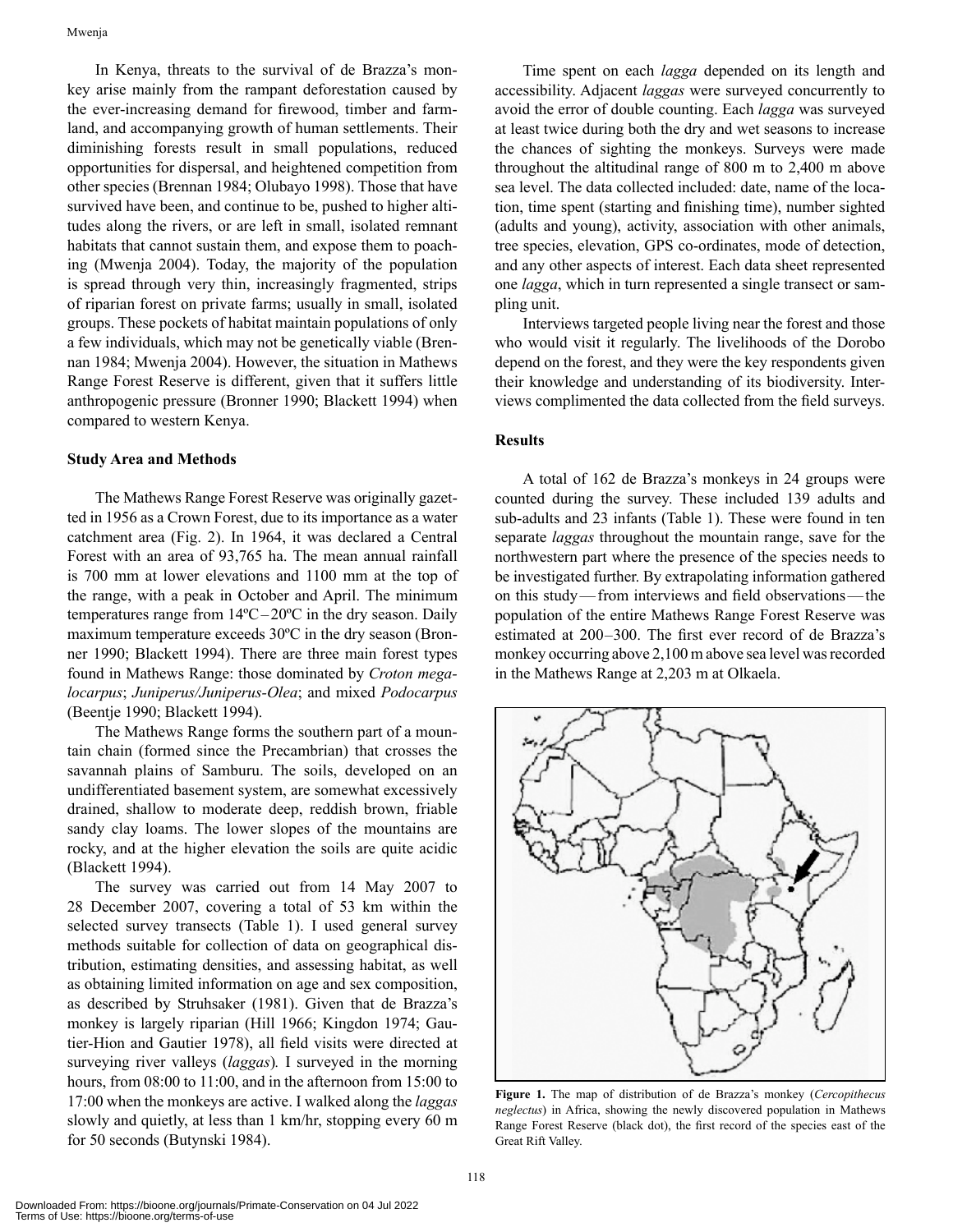The areas where these 24 groups were found at high elevations and in the interior of the forest, included Napuruwaso, Olkaera, Manoea, Rapaelpapit Nachapa, Kiserian, Kojos, Ntukuda and Wamba. At Nkii, Murit, Miwaa, Sitin, Ngare narok and Ngare naibor, they were found at lower elevations and along forest edges.

Although the threats arising from the human activities in the forest are generally minimal, their impact at the more easily accessible lower elevations of Ngare narok, Nkii, Sitin Miwaa and Murit during the dry season is significant. During the dry season and periods of drought, these areas are invaded, and when the browse is exhausted cattle are taken into the interior of the forest, where they are fed leaves of evergreen trees such as *Faidherbia albida*, *Ficus* spp., and *Olea* spp. by cutting the branches and practically denuding the trees. These species happen to be some of the most preferred by de Braz za's monkeys; hence the conflict.

The forest and the vegetation along the rivers are often burnt, either by the honey collectors or livestock keepers, in order to trigger pasture regeneration and control ticks. Areas near settlements are largely grazed, but more distant areas are also affected by honey harvesting—often leading to forest fires. We found no signs of direct persecution of the de Brazza's monkeys by the local people: poaching/hunting, poisoning, or snaring were not evident in the area. As a result the Forest Reserve is currently one of the least disturbed habitats for de Brazza's monkeys in Kenya. The people living there are pastoralists, and their culture does not allow them to kill wildlife for food. Its cousin, *Colobus guereza percivali,* listed as Endangered on the IUCN Red List of Threatened Species, on the other hand, is killed for the beautiful skins it provides.

### **Discussion**

Obviously, this relatively large population of an otherwise rare species has been thriving in the Mathews Range for many years. The species' quiet nature, large inter-individual distances within groups (Gautier-Hion and Gautier 1978), relatively small group sizes, and, unlike other primates, rare use of group calls, and lack of alarm calls (Maté *et al.* 1995), explain why so little is known about it there. The area is also remote and has a history of insecurity that has made it difficult for biologists to work there. According to Kingdon (1974), Brennan (1984) and Wahome (1989), de Brazza's monkeys keep close to water ranging not farther than 200 m. away. All the de Brazza's monkeys seen in the Mathews Range were within 200 m of water, except for one group at Ntukuda that was seen 1,000 m away from the nearest water, probably the first such record.

Seven of the ten most preferred plants, which make up 80% of the de Brazza's monkey's diet in Kisere Forest Reserve (Wahome 1989) are also found in the Mathews Range (Blackett 1994) where they are also among the most preferred species (see Table 2). This implies that the habitat of this satellite population is similar to those occupied by de Brazza's

monkeys in western Kenya. It also explains why the species is present in Kisere but absent in neighboring forests in western Kenya, such as South Nandi, Buyangu and Isecheno forests of the wider Kakamega forest (Mwenja 2006) which have significant differences in their floristic communities and lacking de Brazza's monkeys' most preferred plant species (Karere 2000).



**Figure 2.** Map of Kenya's Forest Reserves showing Mathews range Forest Reserve.



**Figure 3.** Livestock grazing at Sitin, adjacent to an important area for de Brazza's monkeys in the Mathews Range, Kenya. Photo by Iregi Mwenja.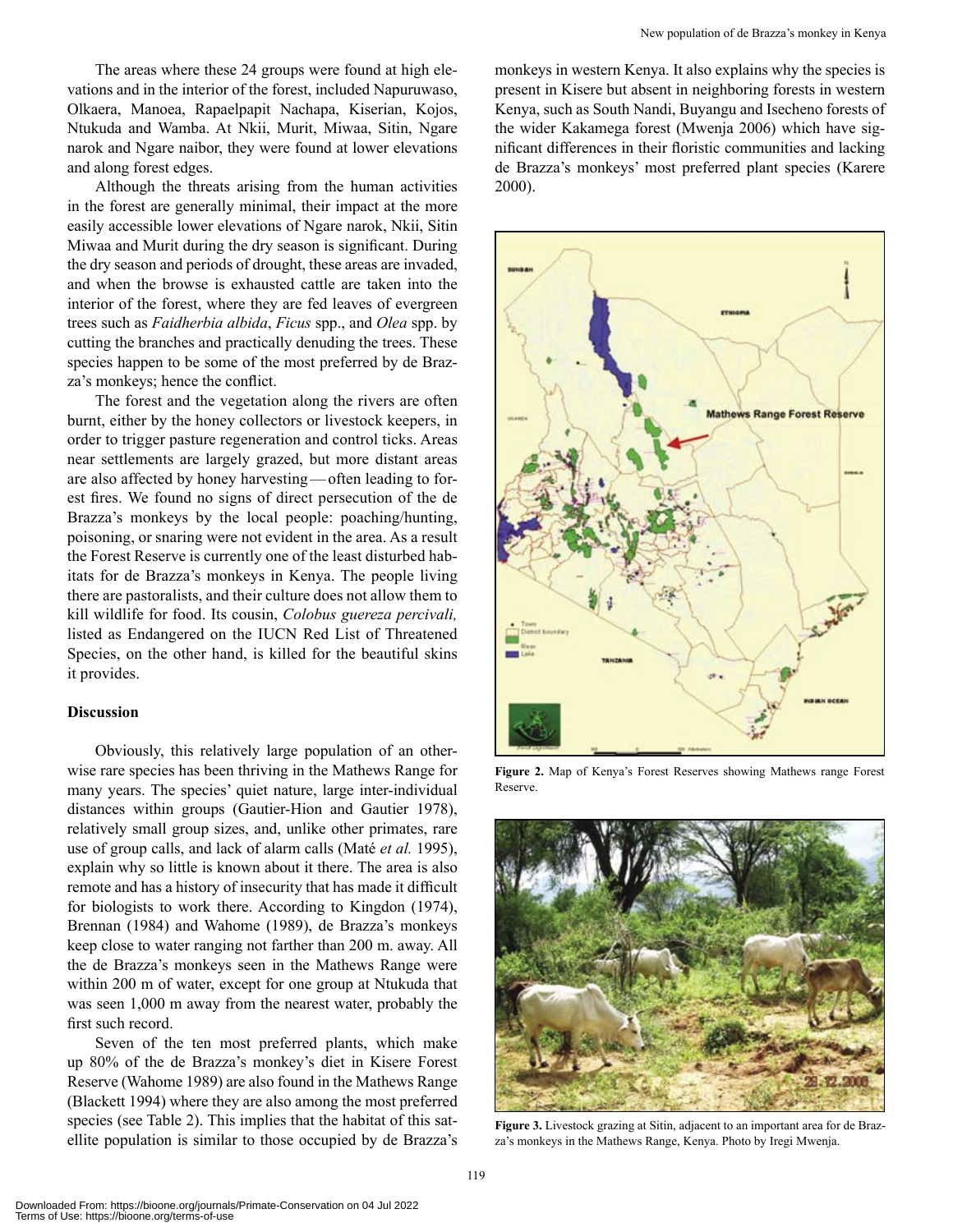Other species exploited by de Brazza's monkeys in Kisere (Wahome 1989) and also found in Mathews Range Forest Reserve include: *Ficus sur, Ficus sycomorus*, *Ficus natalensis*, *Trichilia emetica*, *Strychnos usambarensis*, *Dombeya* spp., *Diospyros abyssinica*, and *Croton megalocarpus.* 

The species is known to avoid polyspecific associations (Gautier-Hion and Gautier 1978; Wahome 1989), but I noted some association of de Brazza's monkey with other primates at Mathews Range, including the vervets and guereza colobus. This contrasts with my observations in western Kenya, where

vervet monkeys keep a safe distance from de Brazza's monkeys (Mwenja 2006). At Ngare narok, vervet groups were seen on three occasions feeding in the same tree with de Brazza's monkeys. At Ntukuda, a group of guereza colobus was found together with a group of de Brazza's monkeys. This confirms Mwenja (2004), Wahome (1989) and Decker (1995) that the de Brazza's monkeys sometimes tolerate the colobus. The guereza colobus specialized on feeding at the top of the canopy, while the de Brazza's monkeys forage in the lower canopy layer (Gautier-Hion 1988; Wahome 1989). This niche

|                  | <b>Distance</b> | <b>GPS</b><br><b>Coordinates</b> | <b>Elevation</b><br>(m)  | Number seen    |                  |                      | Tree species where                        |
|------------------|-----------------|----------------------------------|--------------------------|----------------|------------------|----------------------|-------------------------------------------|
| Lagga            | covered (km)    |                                  |                          | <b>Adults</b>  | Young            | <b>No. of Groups</b> | they were seen                            |
| Napuruwaso       | 3               | 01.17571 N<br>037.26918 E        | 2,059                    | $\overline{4}$ | 3                |                      | Ficus thonningii<br>Neonotonia wightii    |
| Rapaelpapit      |                 | 01.25451 N<br>037.25695 E        | 2,054                    | 3              | $\mathbf{0}$     | 1                    | Neonotonia wightii<br>Podocarpus falcatus |
| Nachapa          | $\overline{c}$  | 01.29343 N<br>037.27028 E        | 1,897                    | $\mathbf{1}$   | $\boldsymbol{0}$ | $\mathbf{1}$         | Ficus sycomorus<br>Trichilia emetica      |
| Olkaela          | $\overline{2}$  | 01.24943 N<br>037.26859 E        | 2,203                    |                | $\mathbf{0}$     | 1                    | Faidherbia albida                         |
| Rocheta          | 5               | 01.27118 N<br>037.28797 E        | 1,456                    | $\tau$         | $\mathbf{0}$     | $\mathbf{1}$         | Celtis africana                           |
| Kiserian         | $\overline{2}$  | 01.20616 N<br>037.34498 E        | 1,369                    |                | $\mathbf{0}$     | $\mathbf{1}$         | Ficus sycomorus<br>Trichilia emetica      |
| Ntukuda          | 4               | 01.22111 N<br>037.34515 E        |                          | 3              | $\theta$         | 1                    | Ficus sycomorus<br>Trichilia emetica      |
| Nkii             | $\overline{7}$  | 1.23174 N<br>037.3538 E          | 1,152                    | 18             | 5                | $\overline{2}$       | Ficus spp.<br>Faidherbia albida           |
| Murit            | 3               | 01.18610 N<br>037.36497 E        |                          | 14             | 3                | $\overline{2}$       | Scutia myrtina<br>Neonotonia wightii      |
| Ngare narok      | 6               | 01.33887N<br>037.19995 E         | 1,157                    | 26             | 5                | 3                    | Ficus sycomorus<br>Trichilia emetica      |
| Sitin and Miwaa  | 12              | 01.27418 N<br>037.34284 E        | 866 to<br>1,335          | 46             | $\overline{4}$   | $\,8\,$              | Scutia myrtina<br>Faidherbia albida       |
| Wamba            | 3               | $\blacksquare$                   | $\blacksquare$           | 6              | 1                | 1                    | Ficus natalensis                          |
| Ol doinyo lenkio | 3               | $\overline{\phantom{a}}$         | $\overline{\phantom{a}}$ | 8              | $\overline{c}$   | 1                    | Ficus spp.<br>Faidherbia albida           |
| <b>Total</b>     | 53              |                                  |                          | 139            | 23               | 24                   |                                           |

**Table 1.** A summary of the distribution and abundance of de Brazza's monkey (*Cercopithecus neglectus*) in Mathews Range, Kenya.

**Table 2.** The top ten most important species used by the de Brazza's monkey in Kisere Forest.

| <b>Plant species in Kisere</b> | $%$ use | <b>Recorded in Mathews</b> |  |  |
|--------------------------------|---------|----------------------------|--|--|
| Ficus thonningii               | 25.4    | Yes                        |  |  |
| Celtis durandii                | 17.6    | Yes                        |  |  |
| Manilkara butugi               | 15.9    | Yes                        |  |  |
| Chaetachme aristata            | 9.5     | Yes                        |  |  |
| Neonotonia wightii             | 7.8     | Yes                        |  |  |
| Isoglossa laxa                 | 6.1     |                            |  |  |
| Prunus africana                | 5.3     |                            |  |  |
| Celtis africana                | 4.4     | Yes                        |  |  |
| Ipomoea wightii                | 4.4     |                            |  |  |
| Blighia unijugata              | 3.6     |                            |  |  |

Source: Wahome (1989)



**Figure 4.** De Brazza's monkey (*Cercopithecus neglectus*) at Ngare narok in the Mathews Range Forest Reserve, Kenya. Photo by Iregi Mwenja.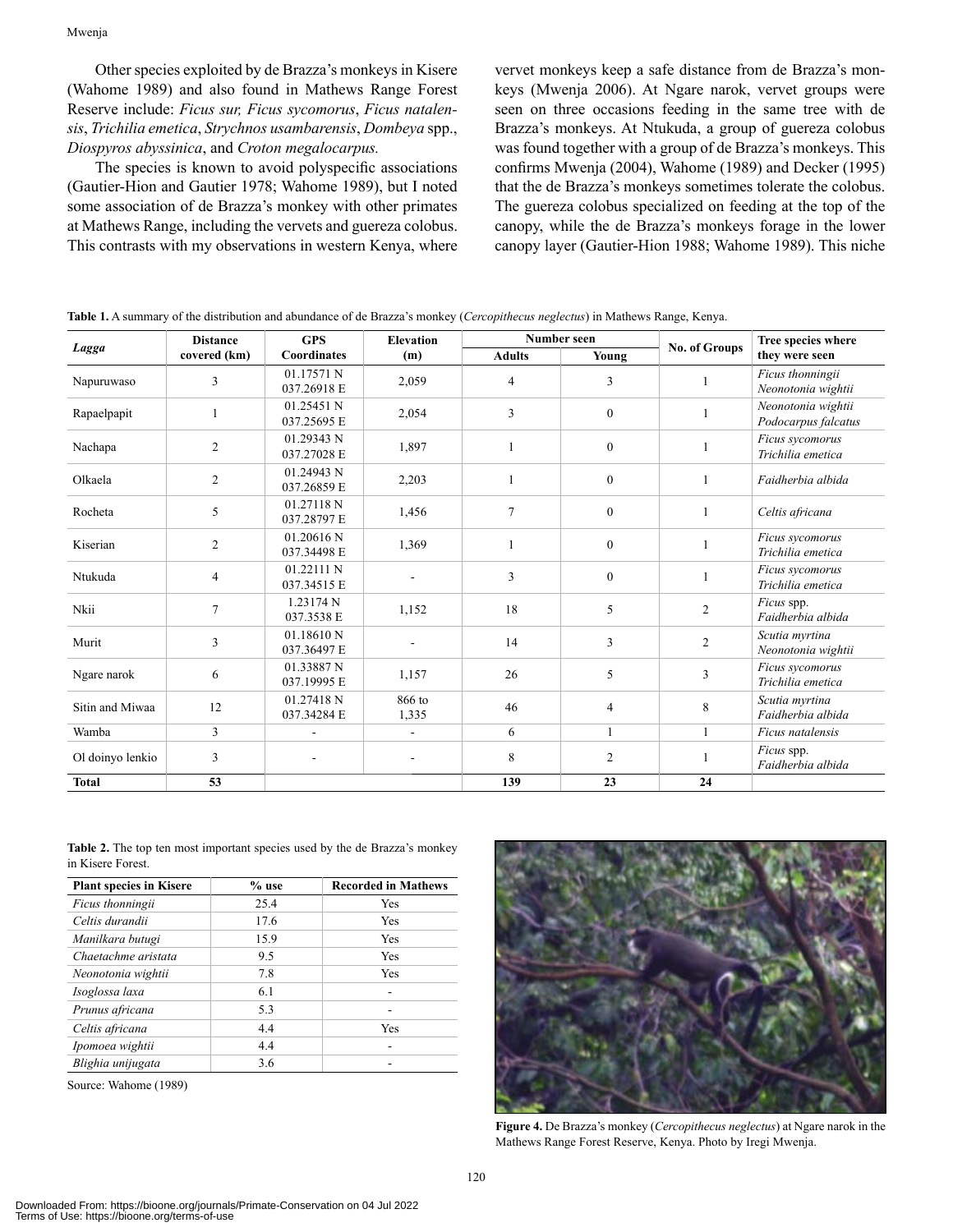differentiation between the colobus and de Brazza's monkeys is no doubt a key aspect in allowing them to coexist.

Kingdon (1971, 1997) put the highest elevation of the species at 2,100 m, but this was not the case for one group which I found at slightly above 2,200 m at Olkaela. However the overwhelming majority of the population inhabited areas below 2,100 m. Seventy-five percent of the population was concentrated between the elevations of 900 m to 1,300 m above sea level. The remaining 25% occurred at elevations between 1,300 m and 2,200 m.

Polygamous groups were the case for most of the groups in the Mathews Range, with most having a dominant male, making this population similar to others in Kenya (Brennen 1984; Wahome 1989; Mwenja 2004), but unlike those in the Gabon basin where they are evidently monogamous (Quris 1976; Gautier-Hion and Gautier 1978). Group sizes recorded ranged from 1–18, similar in size to those observed by Wahome (1993) in the Kisere Forest Reserve: 1–16 with an average of 10.1. Although the Mathews Range Forest Reserve recorded a higher population of de Brazza's monkeys than in any other Protected Area in Kenya, most people who live around the forest were unfamiliar with the species—22 (75%) of the 29 people interviewed had never seen it, a rather higher percentage than in western Kenya, where 40 (60%) of 67 people interviewed had no knowledge of the species (Mwenja 2006). The few people who know the animals are the 'Dorobo' people of the Samburu, who rely on forest products for their livelihood.

Richard Leakey (pers. comm.) suggests that a population that has been isolated for over 500,000 years is likely to speciate or at least exhibit genetic divergence from the mainstream population, and for this reason special value may need to be given to these de Brazza's monkeys, which may even have been isolated for a time sufficient for them to be considered a distinct subspecies.

#### **Acknowledgments**

I acknowledge the generous assistance from Fauna and Flora International (FFI) Flagship Species Fund (FSF) Small Grants Programme, Conservation International's Primate Action Fund, and Rufford Small Grants for Nature Conservation for funding this project; the Institute of Primate Research of the National Museums of Kenya, the Milgis Trust, Namunyak Wildlife Conservancy and East African Wildlife Society (EAWLS) for logistical support; and my mentor Dr. Richard Leakey for his guidance and invaluabe support.

#### **Literature Cited**

- Beentje, H. J. 1990. The forests of Kenya. *Mitteilingen des Instituts für Allgemeine Botanik Hamburg* 23(a):265–286.
- Bernie, R. 2005. Creating Sustainable Living in Kenya's Indigenous Forests. Report, Wilderness Foundation, UK.
- Blackett, H. L. 1994. Forest inventory report of the Mathews Range Forest Reserve. *KIFCON, Nairobi* (8): 1–14.
- Booth, C. 1962*.* Some observations of *Cercopithecus* monkeys. *N. Y. Acad. Sci*. 102: 477–487.
- Brennan, E. J. 1985. De Brazza's monkeys (*Cercopithecus neglectus*) in Kenya: census, distribution and conservation. *Am. J. Primatol.* 8: 271–277.
- Brennan, E. J. 1989. Demographics of captive de Brazza's guenons. *Zoo Biol.* 8: 37–47.
- Brennan, E. J. and J. G. Else. 1984. Can Kenya's de Brazza's monkeys survive? *Swara Magazine* 7(3): 12–14. East African Wildlife Society (EAWLS), Nairobi.
- Bronner, G. 1990. Vegetation and land use in Mathews Range area, Samburu District, Kenya. *Dissertationes Botanicae* 160: 1–182.
- Butynski, T. M. 1985. Primates and their conservation in the Impenetrable (Bwindi) Forest, Uganda. *Primate Conserv.* (6): 68–72.
- Decker, B. S. 1995. Survey of de Brazza's in Tororo district of eastern Uganda and Trans-Nzoia and west Pokot districts of western Kenya. *J. East African Nat. Hist.* 84(1):  $25 - 34.$
- Douglas-Dufresne, H. 2005. Proof positive. *Swara Magazine* 28(2): 68. East African Wildlife Society (EAWLS), Nairobi.
- Gautier-Hion, A. and J. P. Gautier. 1978. Le singe de Brazza: une strategie originale. *Z. Tierpsychol*. 46: 84–104.
- Gautier-Hion, A., F. Bourlière, J. P. Gautier and J. Kingdon (eds.). 1988. *A Primate Radiation: Evolutionary Biology of the African Guenons*. Cambridge University Press, Cambridge, UK.
- Karere, G. M. 1995. Survey of de Brazza's monkeys in Mt. Elgon and the Cherangani Hills, Western Kenya. Report, Kenya Wildlife Service (KWS) and Institute of Primate Research, Nairobi.
- Karere, G. M. 2000. Some Ecological Studies of De Brazza's Monkey (*Cercopithecus neglectus*) and its Habitat Prior to Translocation. MSc thesis, University of Nairobi, Nairobi.
- Kingdon, J. 1997. *The Kingdon Field Guide to African Mammals.* Academic Press, London.
- Macdonald, D. W. (ed.). 1993. *The Encyclopaedia of Mammals*. Facts on File, New York.
- Mittermeier, R. A. and D. L. Cheney. 1987. Conservation of primates and their habitats. In: *Primate Societies*, B. B. Smuts, D. L. Cheney, R. M. Seyfarth, R. W. Wrangham and T. T. Struhsaker (eds.), pp.477–490. The University of Chicago Press. Chicago
- Mwenja, I. 2004. National rapid durvey on the status and distribution of de Brazza's monkeys in Kenya. *Swara Magazine* 27(4): 18–21. East African Wildlife Society (EAWLS), Nairobi.
- Mwenja, I. 2006. A detailed survey of de Brazza's monkey in western Kenya: focus on vulnerable groups outside protected areas. Report to East African Wildlife Society (EAWLS), Nairobi.
- Nowak, R. M. 1991. *Walker's Mammals of the World*. Vol. 1. 5th edition. Johns Hopkins University Press, Baltimore.